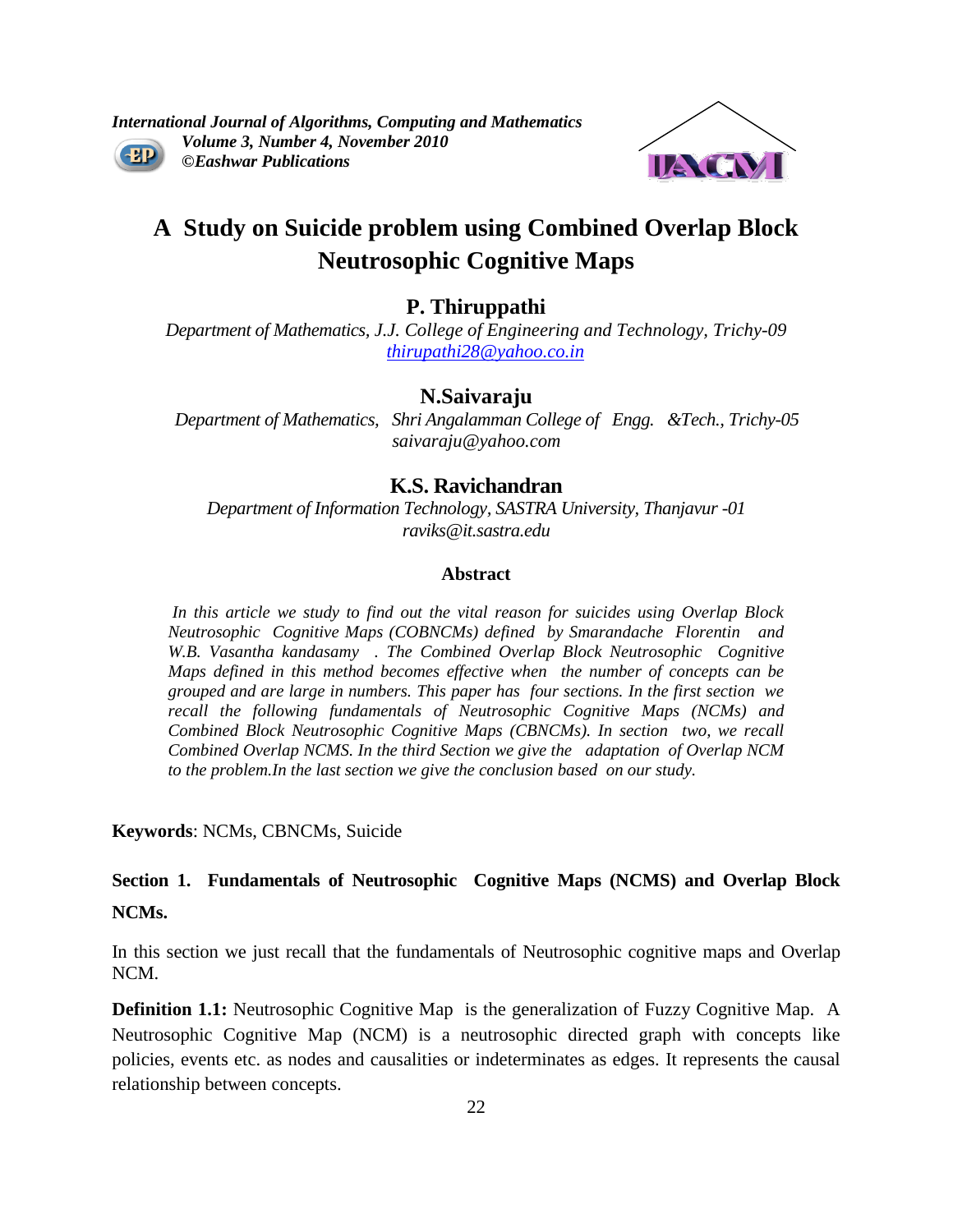**Definition 1.2:** NCMs with edge weight from  $\{-1, 0, 1, 1\}$  are called simple NCMs.

**Definition 1.3:** Let  $C_1$ ,  $C_2$ , .,  $C_n$  be nodes of a NCM. Let the neutrosophic matrix  $N(E)$  be defined as  $N(E) = (e_{ij})$  where  $e_{ij}$  is the weight of the directed edge  $C_i$   $C_j$ , where  $e_{ij} \in \{0, 1, -1, 1\}$ . N(E) is called the neutrosophic adjacency matrix of the NCM.

**Definition 1.4:** Let  $C_1$ ,  $C_2$ , .,  $C_n$  be the nodes of the NCM. Let  $A = (a_1, a_2, a_n)$  where  $a_i \in \{0, 1, \ldots, n\}$ I}. A is called the instantaneous state neutrosophic vector and it denotes the on , off , indeterminate state position of the node at an instant

 $a_i = 0$  if  $a_i$  is off (no effect)

 $a_i = 1$  if  $a_i$  is on (has effect)

 $a_i = I$  if  $a_i$  is indeterminate (effect cannot be determined), for  $i = 1, 2, \ldots, n$ .

**Definition 1.5:** Let  $C_1$ ,  $C_2$ , .,  $C_n$  be the nodes of the FCM. Let  $C_1C_2$ ,  $C_2C_3$ ,..., $C_{n-1}C_n$ , be the directed edges of the NCM. Then the edges form a directed cycle. An NCM is said to be cyclic if it possesses a directed cycle. An NCM is said to be acyclic if it does not possess any directed cycle.

**Definition 1.6:** An NCM with cycles is said to have a feedback. When there is a feedback in the NCM i.e. when the causal relations flow through a cycle in a revolutionary manner, the NCM is called a dynamical system.

**Definition 1.7:** Let  $C_1C_2$ ,  $C_2C_3$ , .....,  $C_{n-1}C_n$  be the directed cycle, when  $C_i$  is switched on and if the causality flow through the edges of a cycle and if it again causes  $C_i$ , we say that the dynamical system goes round and round. This is true for any node  $C_i$ , for  $i = 1,2,..$ , n. The equilibrium state for this dynamical system is called the hidden pattern.

**Definition 1.8:** If the equilibrium state of a dynamical system is a unique state vector, then it is called a fixed point. Consider the NCM with  $C_1, C_2, \ldots, C_n$  as nodes. For example let us start the dynamical system by switching on  $C_1$ . Let us assume that the NCM settles down with  $C_1$  and  $C_n$ on, i.e. the state vector remain as  $(1,0,\ldots, 0, 1)$ . This neutrosophic state vector  $(1,0,\ldots, 0, 1)$ is called the fixed point.

**Definition 1.9:** If the NCM settles with a neutrosophic state vector repeating in the form

 $A_1 \rightarrow A_2 \rightarrow \dots \rightarrow A_i \rightarrow A_1$ , then this equilibrium is called a limit cycle of the NCM.

**Definition 1.10:** Let P be the problem under investigation. Suppose let  $\{C_1, C_2, ..., C_n\}$  be n concepts associated with P (n very large). Now divide the number of concepts  $\{C_1, C_2, ..., C_n\}$ into classes  $S_1$ ,..., $S_t$  where the classes are such that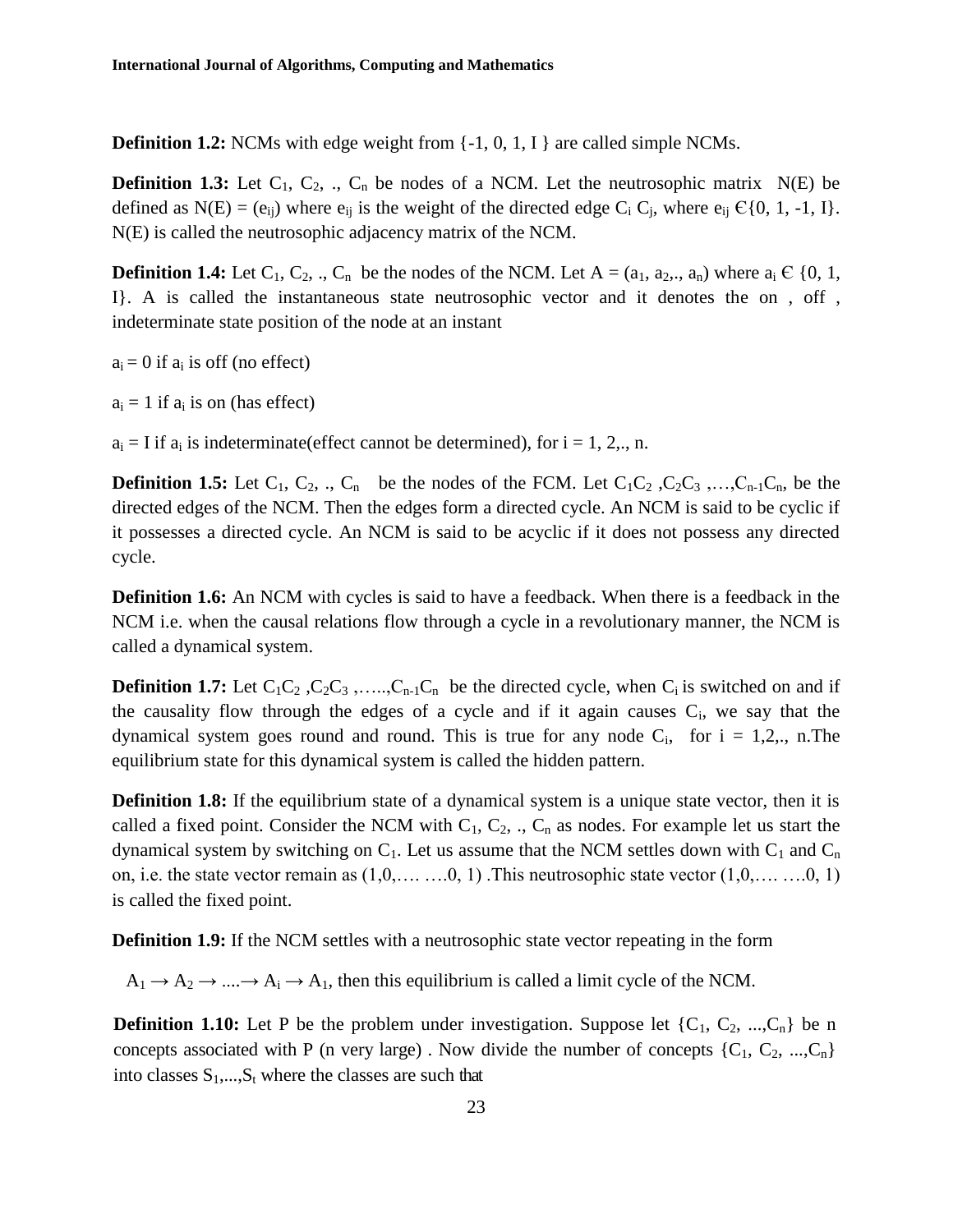- (1)  $S_i \cap S_{i+1} \neq \emptyset$  where  $(i = 1, 2, \dots, t-1)$
- **(2)**  $U S_i = \{ C_1, C_2, ..., C_n \}$

(3)  $|S_i| \neq |S_j|$  if  $i \neq j$  in general.

Now we obtain the NCM associated with each of the classes  $S_1$ ,... $S_t$ . We determine the relational matrix associated with each  $S_i$ .

Using these matrices we obtain a  $n \times n$  matrix. This  $n \times n$  matrix is the matrix associated with the Combined Overlap Block NCM (COBNCM) of blocks of same sizes.

**Definition 1.11** Finite number of NCMs can be combined together to produce the joint effect of all NCMs. If  $N(E1)$ ,  $N(E2)$ ,.,  $N(Ep)$  be the neutrosophic adjacency matrices of a NCM with nodes  $C_1$ ,  $C_2$ , .,  $C_n$  then the combined NCM is got by adding all the neutrosophic adjacency matrices  $N(E_1)$ ,  $N(E_p)$ . We denote the combined NCMs adjacency neutrosophic matrix by  $N(E) = N(E_1) + N(E_2) + \ldots + N(E_p).$ 

## **Section 2: "Problem definition and Justification for using Overlap Block NCM Model"**

Suicide is one of the leading cause of death in the world. The purpose of study is to identify the risk groups. Suicide is defined as deliberate killing of oneself. Suicides are most likely to occur during the periods of socio economic, family and individual crisis. Suicide prevention is an umbrella term for the collection of efforts of local citizen organizations, mental health practitioners and related professionals to reduce the incidence of suicide through the preventive and proactive measures. Moreover the data is an unsupervised one and also there is uncertainty and indeterminacy in the concepts. Hence Neutrosophic tool alone has the capacity to analyse these concepts. Hence it is chosen here.

## **Section 3: Adaption of Overlap Block NCM to the problem**

Using the linguistic questionnaire and the experts opinion we have taken the following eight concepts  $\{C_1, C_2, ..., C_8\}$ . The following concepts are taken as the main nodes for our problem.

- $C_1$  Poverty and unmanageable living cost (Economic Crisis)
- $C_2$  Working hours more with poor salary.
- $C_3$  Lack of commitment from the breadwinners.
- $C_4$  Failure in business.
- $C_5$  Inability to deal with dept trap and torture from "kanduvattikarars" (usurers)
- $C_6$  Government indifferences.
- $C_7$  Stress from mental, sexual and physical torture in the working places.
- $C_8$  Lack of counselors to help persons out of depression.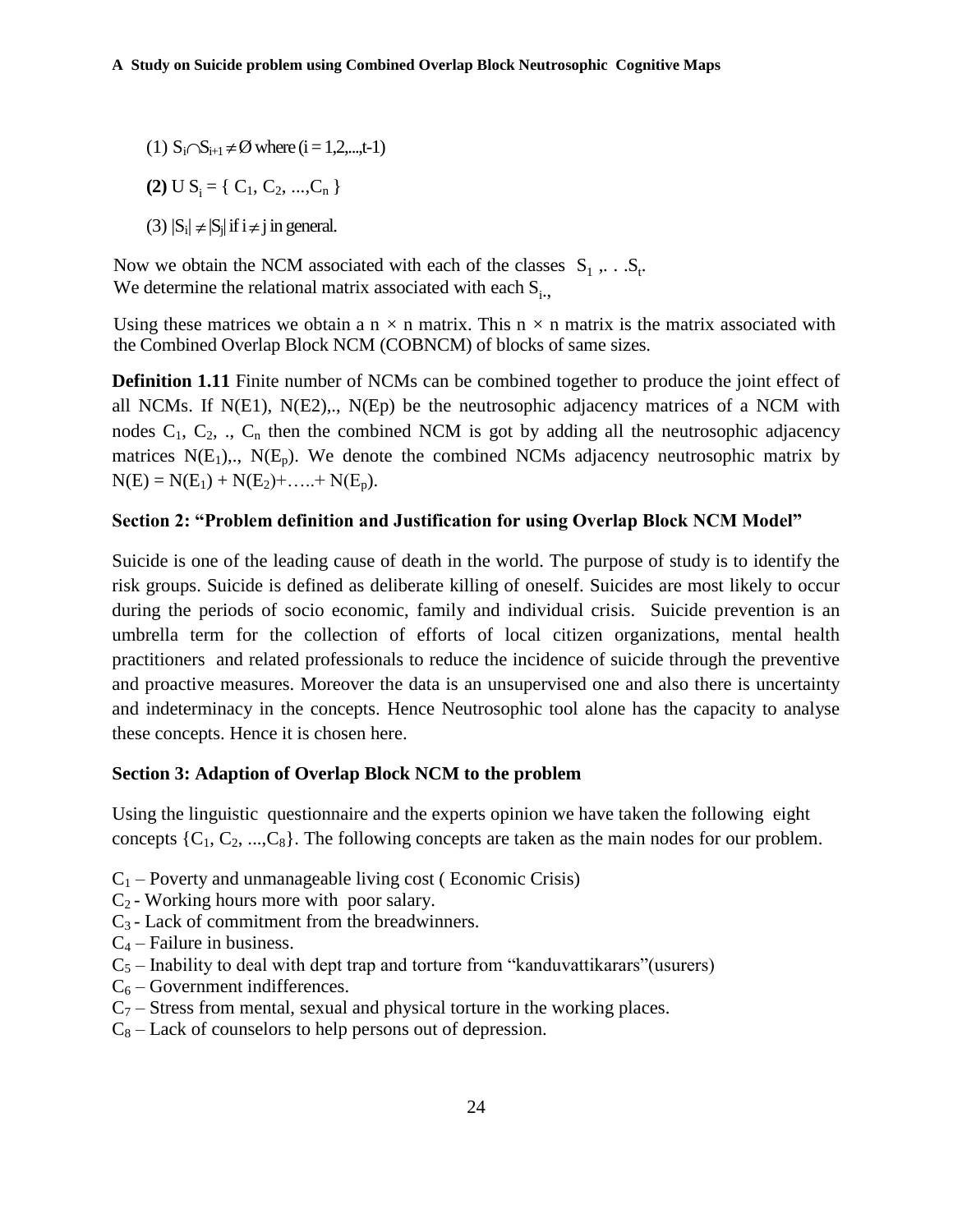Now we proceed on to apply the effect of combined overlap block NCM of equal length. Let us consider the eight concepts  $\{C_1, C_2, ..., C_8\}$ . We divide these concepts into cyclic way of classes, each having just four concepts in the following way.

 $S_1$ , = { C<sub>1</sub>, C<sub>2</sub>, C<sub>3</sub>, C<sub>4</sub>, }, S<sub>2</sub> ={C<sub>3</sub>, C<sub>4</sub>, C<sub>5</sub>,C<sub>6</sub>}, S<sub>3</sub> = {C<sub>5</sub>,C<sub>6</sub>, C<sub>7</sub>, C<sub>8</sub>, }, S<sub>4</sub> ={ C<sub>7</sub>, C<sub>8</sub>, C<sub>1</sub>, C<sub>2</sub>}.

The directed graph and the relation matrix for the class  $S_1$ , = { C<sub>1</sub>, C<sub>2</sub>, C<sub>3</sub>, C<sub>4</sub>, } given by the expert is as follows.





|                                                         | $C_{1}$ |             | $\mathbb{C}_{(2)}=\mathbb{C}_{(3)}=\mathbb{C}_{(4)}$                                                    |
|---------------------------------------------------------|---------|-------------|---------------------------------------------------------------------------------------------------------|
| $C_1$<br>$C_2$<br>$C_3$<br>$C_4$<br>$1$<br>$C_4$<br>$1$ |         | $1 \quad 0$ | $\begin{array}{cccc} 1 & 0 & 0 \\ & & 0 & 0 \\ & & & 0 & 0 \\ & & 0 & 0 & 0 \\ & 1 & 0 & 0 \end{array}$ |
|                                                         |         |             |                                                                                                         |
|                                                         |         |             |                                                                                                         |
|                                                         |         |             |                                                                                                         |

The directed graph and the relation matrix for the class  $S_2 = \{C_3, C_4, C_5, C_6\}$  given by the expert is as follows.



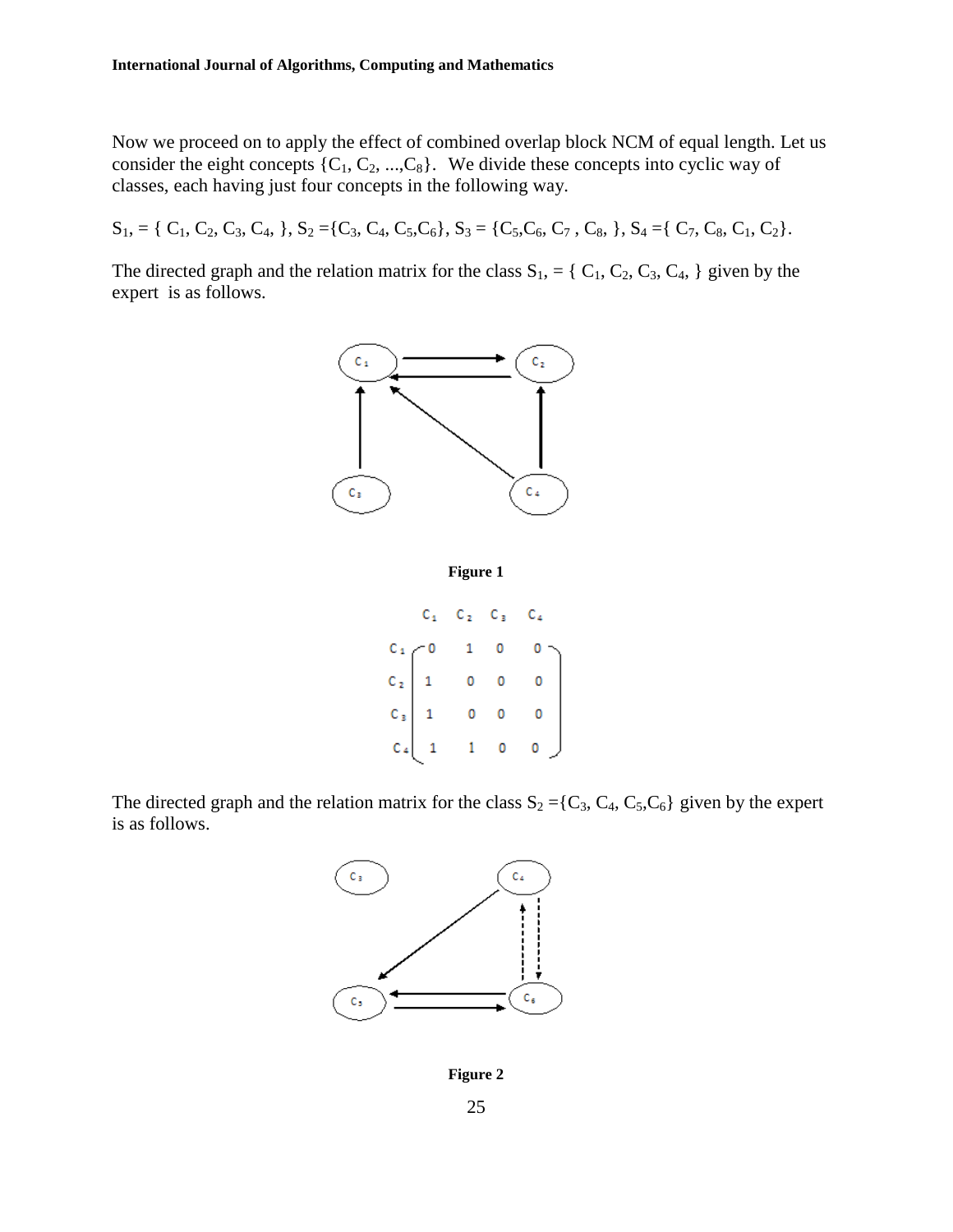|                                  |             | $C_3 - C_4 - C_5 - C_6$                   |                         |              |   |
|----------------------------------|-------------|-------------------------------------------|-------------------------|--------------|---|
|                                  |             | $\overline{\mathbf{0}}$                   | 0                       |              |   |
|                                  |             |                                           |                         | $\mathbf{I}$ |   |
| $C_3$<br>$C_4$<br>$C_5$<br>$C_6$ | $\mathbf 0$ | $\overline{0}$                            | $\overline{\mathbf{0}}$ |              |   |
|                                  |             | $\begin{pmatrix} 0 & I & 1 \end{pmatrix}$ |                         | o            | J |

The directed graph and the relation matrix for the class  $S_3 = \{C_5, C_6, C_7, C_8, \}$  given by the expert is as follows.



**Figure3**

|  | $C_6 = C_7$ | $C_{\rm B}$                                                                                                                                                         |
|--|-------------|---------------------------------------------------------------------------------------------------------------------------------------------------------------------|
|  |             |                                                                                                                                                                     |
|  |             | $C_5$ $C_6$ $\begin{pmatrix} 0 & 1 & 1 & 1 \\ 1 & 0 & 0 & 0 \\ 1 & 0 & 0 & 1 \\ 1 & 0 & 0 & 1 \end{pmatrix}$<br>$C_8$ $\begin{pmatrix} 0 & 0 & 1 & 0 \end{pmatrix}$ |
|  |             |                                                                                                                                                                     |
|  |             |                                                                                                                                                                     |

The directed graph and the relation matrix for the class  $S_4 = \{ C_7, C_8, C_1, C_2 \}$ . given by the expert is as follows.



**Figure 4**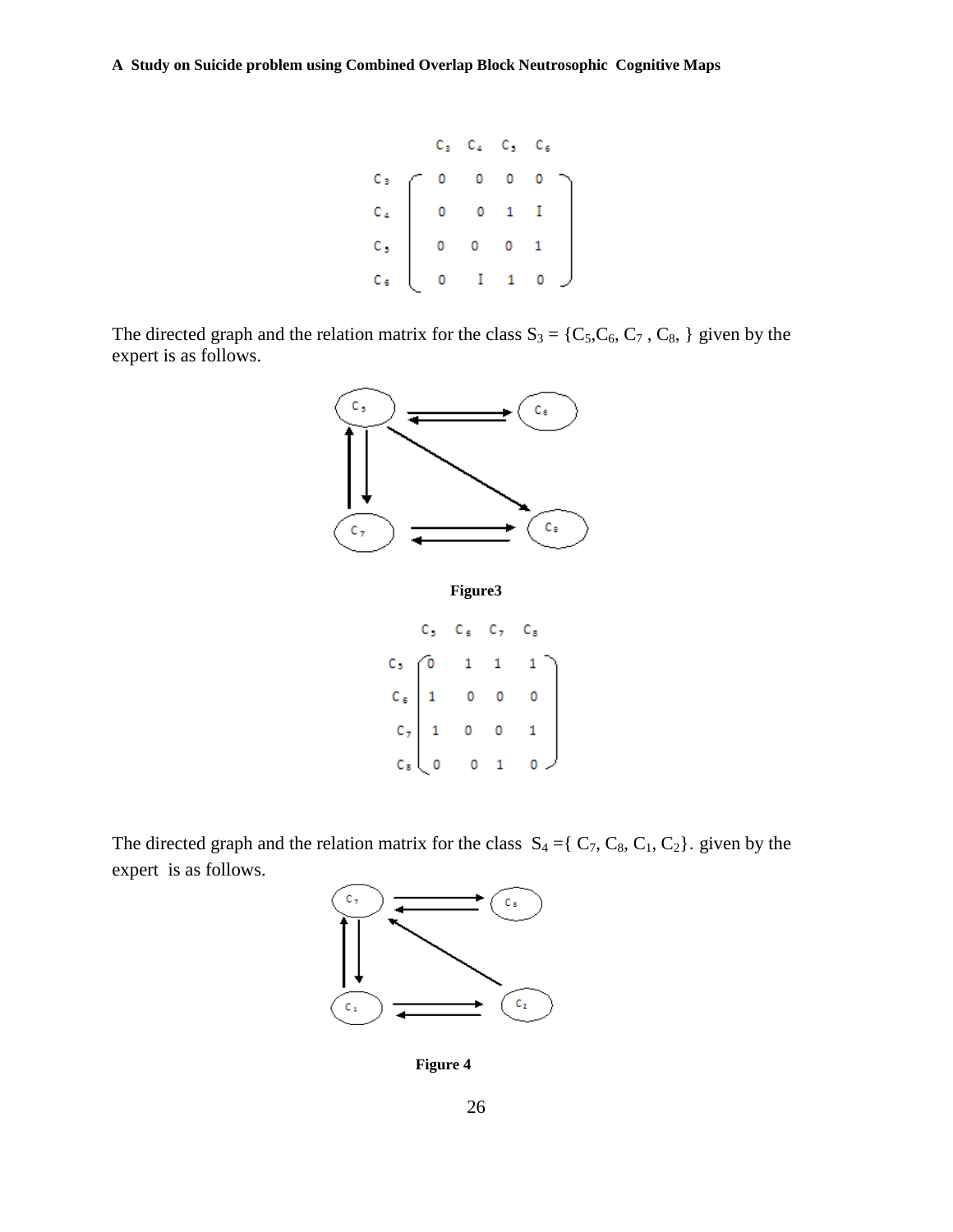$$
\begin{array}{cccccc}\nC_7 & C_8 & C_1 & C_2 \\
C_7 & 0 & 1 & 1 & 0 \\
C_8 & 1 & 0 & 0 & 0 \\
C_1 & 1 & 0 & 0 & 1 \\
C_2 & 1 & 0 & 1 & 0\n\end{array}
$$

The combined directed graph and combined overlap block NCM of equal sizes is as follows:





**Figure 5**